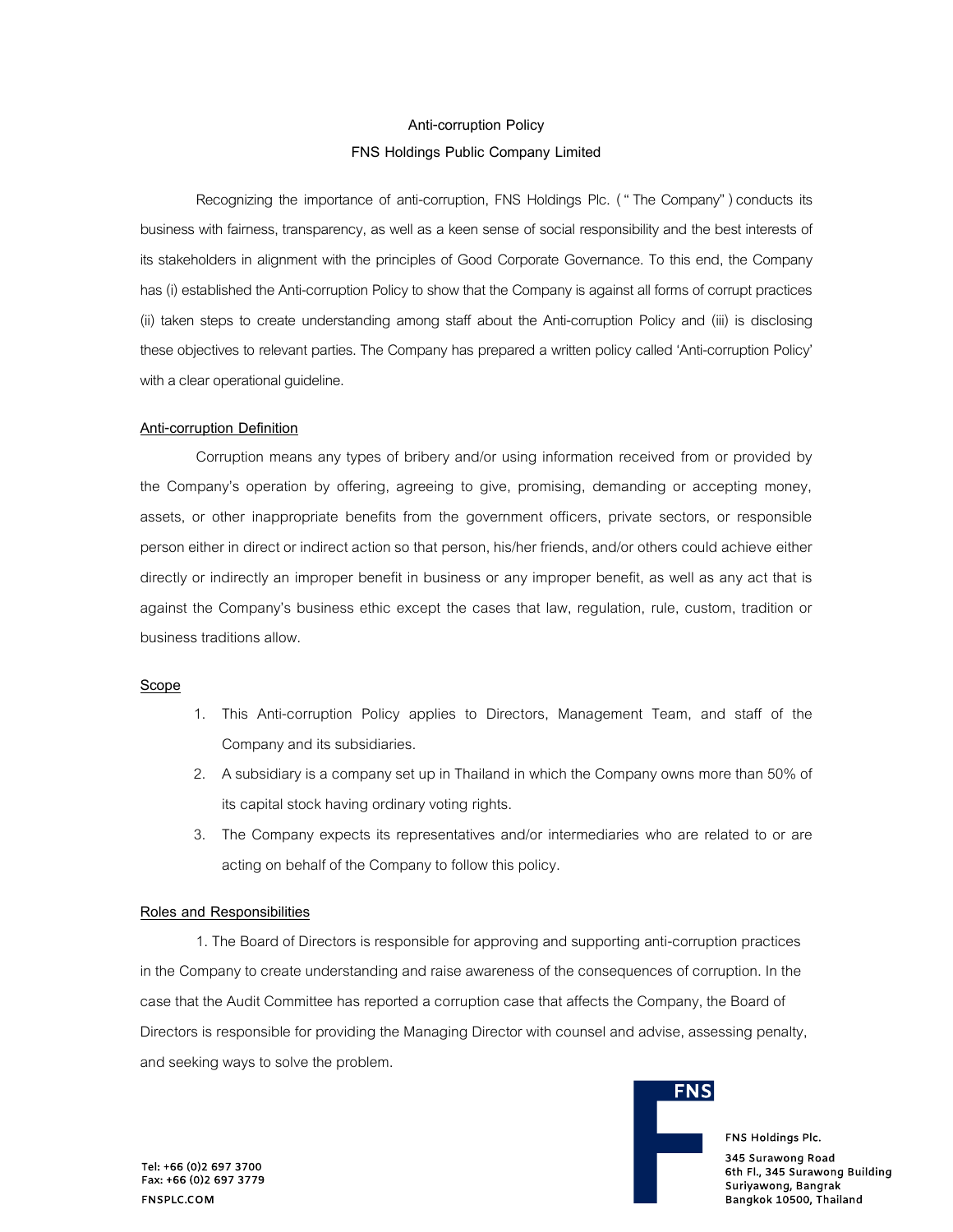- 2. The roles and responsibilities of the Audit Committee includes :
	- 2.1 Revising the Anti-corruption Policy given by the Managing Director in order to best adjust with the Company's business, environment, and culture, and proposing the Policy to the Board of Directors for approval;
	- 2.2 Reconsidering the appropriateness of any change in Anti-corruption Policy given by the Managing Director and proposing to the Board of Directors for approval;
	- 2.3 Verifying the report of internal control system and carrying out risk assessment according to the proposal from the Internal Auditor to ensure that the system allows lowest risk of corruption that affects the Company's financial status and achievement and conforms to the Company's business;
	- 2.4 Receiving reports about staff violating the Anti-corruption Policy, investigating the report, and submitting the case to the Board of Directors to assess penalty or seek solution;
- 3. The roles and responsibilities of the Managing Director includes :
	- 3.1 Determining Anti-corruption Policy to propose to the Audit Committee;
	- 3.2 Conveying Anti-corruption Policy to staffand related parties;
	- 3.3 Reconsidering the Anti-corruption Policy in order to best adjust with business changes or regulation and law, and proposing the Policy to the Audit Committee;
	- 3.4 Assisting the Audit Committee in seeking the truth in reported corruption practices or in tasks relating to a corruption investigation assigned by the Audit Committee. The task can be assigned to Directors who are considered capable of seeking the truth;
- 4.The roles and responsibilities of the Internal Auditor includes :
	- 4.1 Performing duties according to the prescribed internal audit plan and submitting the internal control system audit report and assessment of corruption risk from internal control system audit to the Audit Committee;
	- 4.2 Performing duties assigned by the Audit Committee in examining corruption activities relating to the Company other than those prescribed in internal audit plan;

# **Anti-corruption Guidelines**

Staff of FNS Holdings Plc. and its subsidiaries at every level, as well as contractors and related subcontractors, must follow the Anti-corruption Policy strictly by not getting involved with any course of corruption whether in direct or indirect manner by :

1. Not conducting any behavior that can be seen as accepting or offering bribes to interested persons either in direct or indirect action in order to achieve any improper benefit by :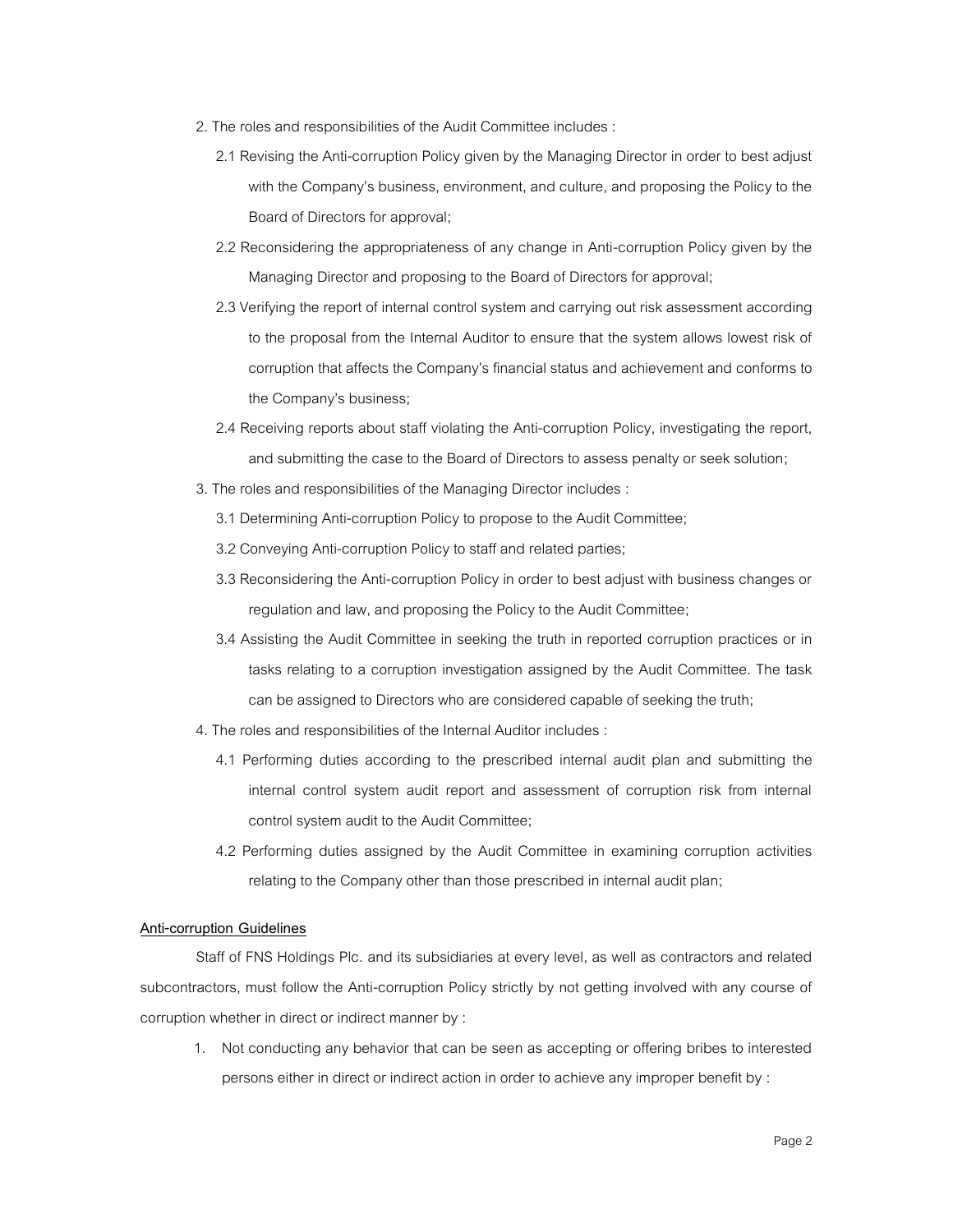- 1.1 Not accepting or giving gifts or souvenirs in the form of cash, cheque, bond, stock, gold, jewel or other equivalent from person in contact in government sectors or private sectors;
- 1.2 Not accepting assets, gifts, presents or other benefits that will lead to neglect of duty. Please note that before accepting souvenirs, one should make sure that it conforms to laws and company's regulations and the gift received as business courtesy should not be high in value and suitable for the occasion;
- 1.3 Not giving assets, gifts, presents or other benefits in order to influence the decision or in exchange for refraining from following standard business practices used with other business agents. Please note that the value of gifts or benefits given in any occasion must not be unusually high;
- 1.4 Not acting as intermediary in offering cash, assets, or other benefits to anyone who is involved with government sectors or any organizations, in exchange for special treatment or refraining from following rules, regulations, and laws.
- 2. The procurement process must follow the Company's regulations, and uphold transparency and accountability principles.
- 3. Reception and business meeting expenses and other expenses relating to business contract should be reasonable and accountable.
- 4. Charitable contributions must follow the following guidelines:
	- 4.1 Any charitable contribution made with the Company's cash or assets must be made on behalf of the Company and must only be given to certified or trustworthy foundations, public charity organizations, temples, hospitals, clinics or public benefit organizations. The transaction must be accountable and in accordance with rules, regulations, and stipulated laws;
	- 4.2 Making personal charitable contribution is allowed under the condition that such transaction must not be related to or called into question corruption or bribery act.
- 5. Financial sponsorships that use the Company's cash or assets must be made only on behalf of the Company with the objectives of promoting the Company's business, image, and reputation. The disbursement must clearly state its purpose. It must be accountable and in accordance with rules, regulations, and stipulated laws.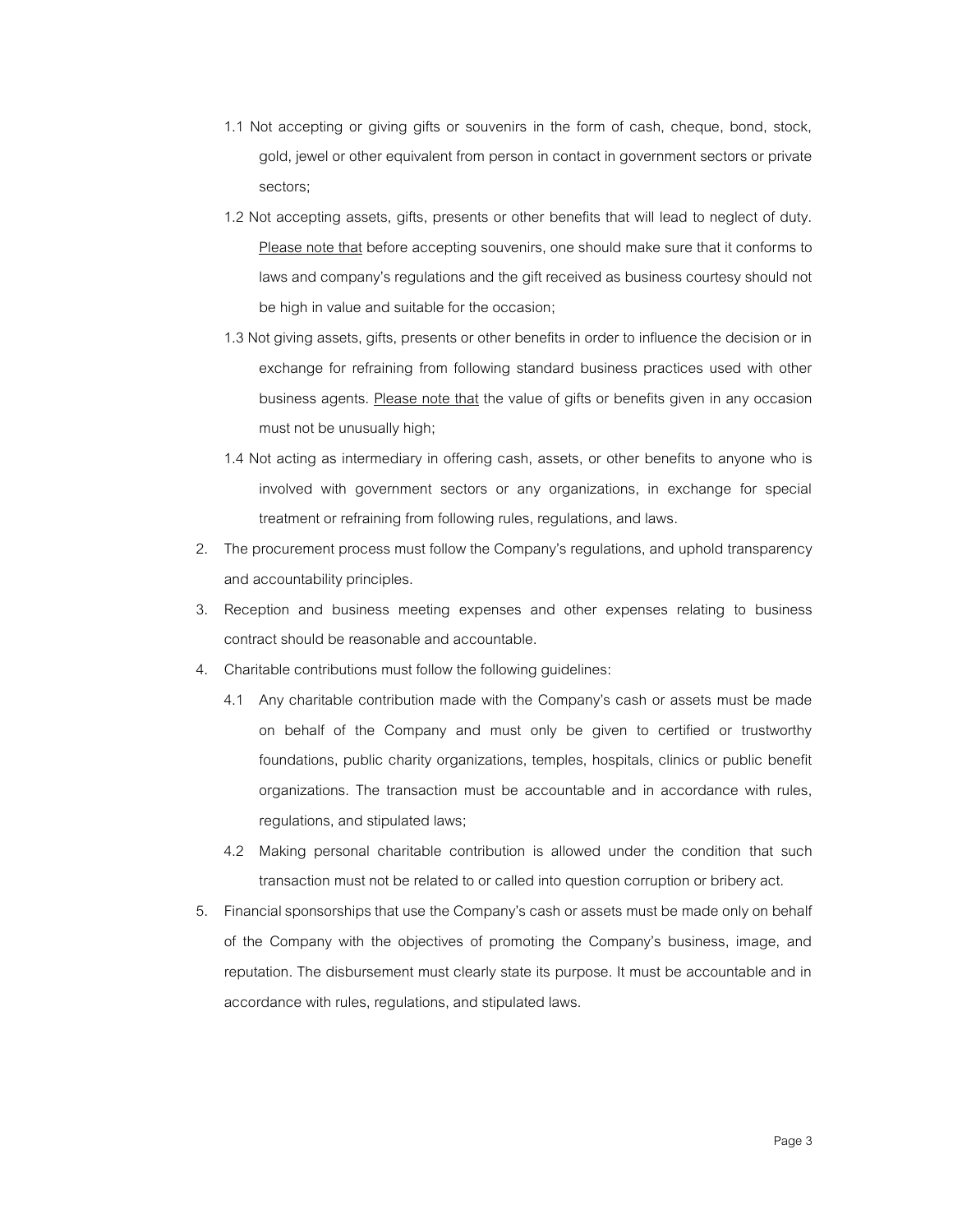- 6. Not getting involved in any internal politics and not using any of the Company's resources to make contribution to the said activities. Finansa Plc believes in political neutrality, and legality. It is not our policy to make contributions to any political party either in a direct or indirect manner.
- 7. Staff must not be negligent in recognizing corruption or indicated corruption activities that involve the Company. All staff must notify such acts to supervisors or a responsible person and collaborate with any investigation. Should there be any queries or questions, they must consult with the supervisor or the responsible person who monitors the Code of Conduct through provided channels.
- 8. The Company shall provide fairness and safeguard to staff who deny or inform corruption cases relating to the Company by applying protection measures for appellants or persons who co-oporate with Anti-corruption information as stated in the Protection and Confidentiality Policy.
- 9. A person who commits the corruption is equivalent to misconduct in the Company's Code of Conduct and disciplinary proceedings will take place. Conviction on laws may be applied in cases that violate laws.
- 10. The Board of Directors and the Management Team recognize the importance of knowledge sharing, counseling, and communicating with staff and related parties about anti-corruption so the staff and those parties shall conform to this Anti-corruption Policy and set a good example of business honesty, morality, and ethics.
- 11. The Company strives to create and sustain the organization's culture representing that corruption and/or bribery is unacceptable at every level and in every transaction with government sectors or private sectors.
- 12. This Anti-corruption Policy covers the process of Human Resource Management starting from recruitment, promotion, training, evaluation, and benefits provided to staff. Every supervisor at every level must communicate with staff about enforcement of the policy in business transaction under their responsibility and must monitor such implementation to be the most effective.

#### **Topics that can be reported or filed as corruption complaints**

1. Knowing of any corruption activity that is directly or indirectly related to the Company such as witnessing any person in the organization receiving or providing bribery from/to the government or private sector officers;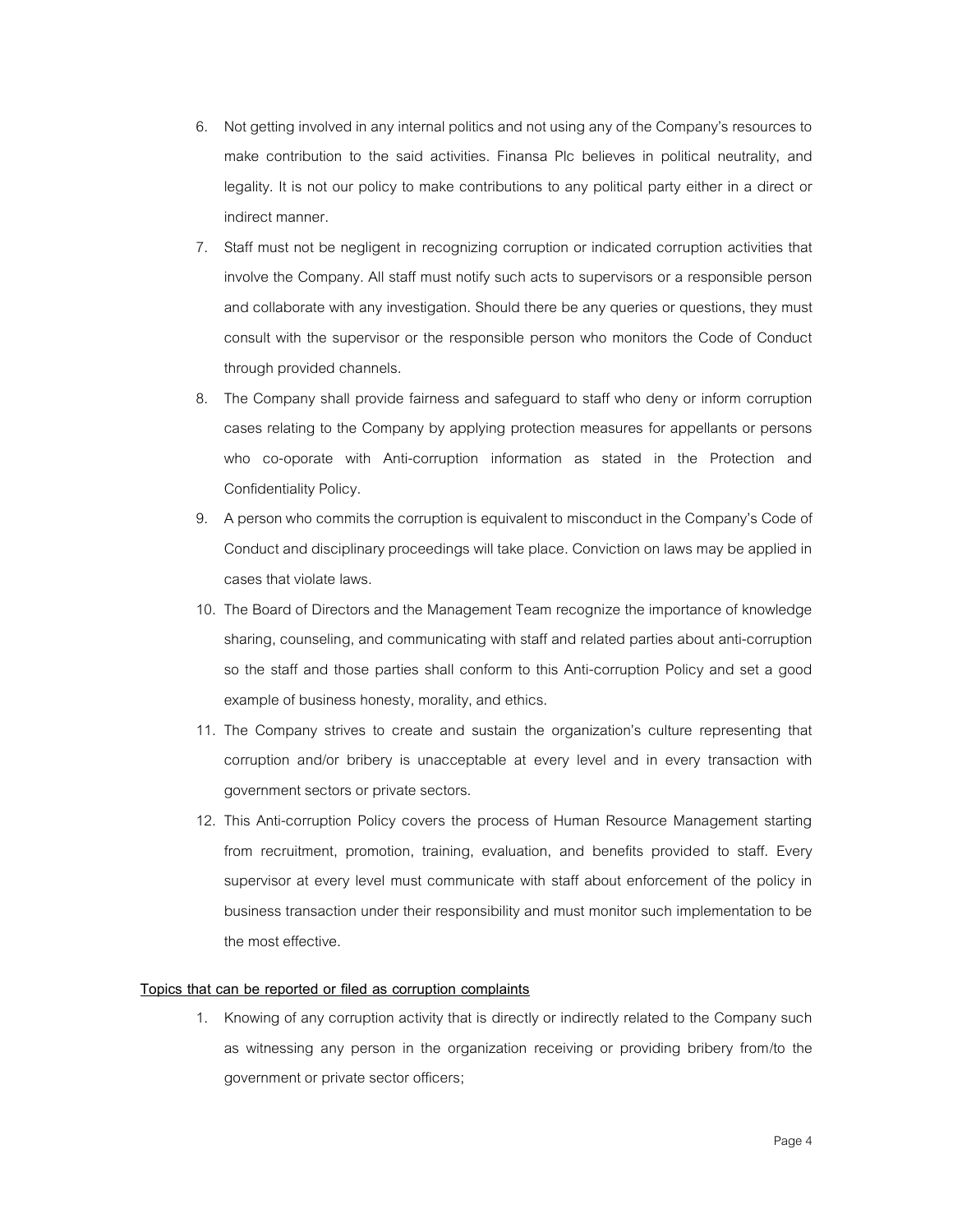- 2. Knowing of activities that violate the Company's procedure or affect the internal control system that could be seen as an effort to corrupt.
- 3. Knowing of any activity that may cause a loss of the Company's benefit or the Company's reputational risk.
- 4. Knowing of any activity that is illegal, immoral, and against the business code of conduct.

### **Channels for reporting or filing corruption complaints**

The Company has set up channels for receiving report and providing guidance about the Anticorruption Policy to staffs as follows:

| Registered letter | Independent Director, FNS Holdings Plc.                                      |
|-------------------|------------------------------------------------------------------------------|
|                   | 345 Surawong Road                                                            |
|                   | 6th Fl., 345 Surawong Building, Suriyawong, Bangrak, Bangkok 10500, Thailand |
| Email             | id@fnsplc.com                                                                |
| Website           | www.fnsplc.com                                                               |

#### **Protection and Confidentiality Policy**

To protect the right of the appellants and informants who raise genuine concerns, the Company will conceal the name, address, or any information that can identify the persons and keep the information provided by appellants and informants confidential by limiting the access to information to those responsible for investigating the complaints.

In the case that the complaint is filed against the directors, the Audit Committee will protect the appellants, witnesses, and those who collaborate with investigation from troubles, harms, or injustices originated from giving oral evidence or information and requests for the appellants to file complaints directly to the Chairman of the Audit Committee.

The Chairman of the Audit Committee is responsible for giving discretionary orders as appropriate to protect the appellants, witnesses, and informants from troubles, harms, or injustices originated from reporting, filing complaints, giving oral evidence or information.

The Chairman of the Audit Committee has a power to assign other directors to act as him/herself in giving discretionary orders as appropriate to protect the appellants, witnesses, and informants. The designated directors must not be involved with the act that is reported or filed complaint directly or indirectly (for instance, the accused is his/her direct subordinate)

The persons incharge of the complaints have to keep the information, accusations, and documents of the appellants and informants confidential by not providing information to irrelevant persons unless prescribed by laws.